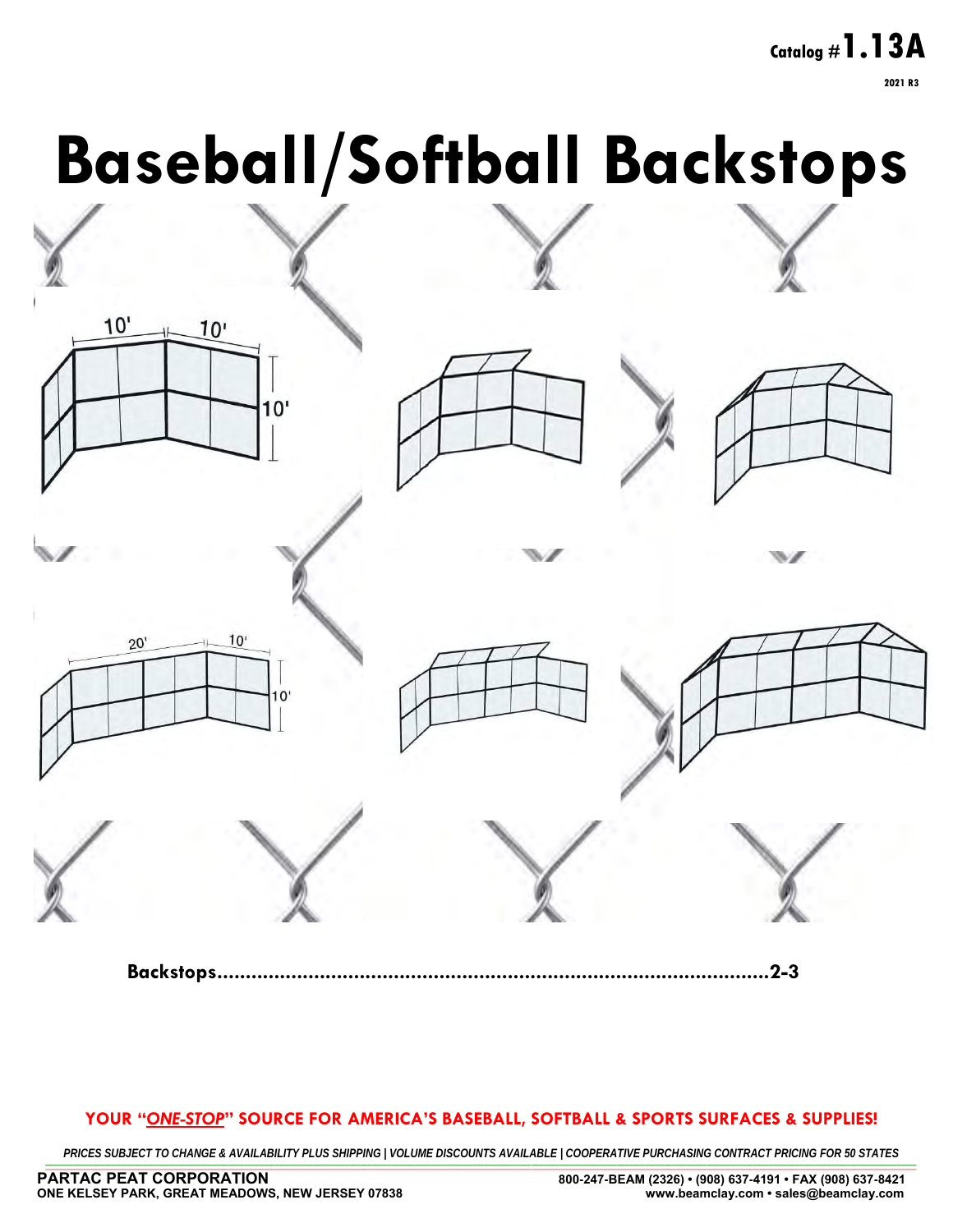## **Permanent Baseball/Softball Backstops—12' High**

Galvanized steel backstops with overhang section and durable fence fabric.

10'W x 12'H upright sections and 10'W x 6'D overhang section

- 2-3∕8" main uprights and 1-5∕8" crossbars
- 9 gauge smooth galvanized fence fabric

All galvanized fittings, nuts, and bolts included

*Backstop sections are not prefabricated chain link.* 

Ships via common carrier.

3 Year Limited Warranty

#### **3 PANEL DESIGN**

| <b>Item</b>     | <b>Description</b>                   | Weight     | Price      |
|-----------------|--------------------------------------|------------|------------|
| <b>BSP-30</b>   | 3 Panels only                        | $552$ lbs. | \$2,620/EA |
| <b>BSP-30-6</b> | 3 Panels, 1 Center Overhang          | $682$ lbs. | \$3,315/EA |
| <b>BSP-33-2</b> | 3 Panels, 1 Center, 2 Wing Overhangs | $860$ lbs. | \$4,700/EA |







#### **4 PANEL DESIGN**

| ltem             | <b>Description</b>                   | Weight       | Price      |
|------------------|--------------------------------------|--------------|------------|
| <b>BSP-40</b>    | 4 Panels only                        | 727 lbs.     | \$3,535/EA |
| <b>BSP-40-66</b> | 4 Panels, 2 Center Overhangs         | 956 lbs.     | \$4,920/EA |
| <b>BSP-44-22</b> | 4 Panels, 2 Center, 2 Wing Overhangs | $1,134$ lbs. | \$6,310/EA |







#### **YOUR "***ONE-STOP***" SOURCE FOR AMERICA'S BASEBALL, SOFTBALL & SPORTS SURFACES & SUPPLIES!**

PRICES SUBJECT TO CHANGE & AVAILABILITY PLUS SHIPPING | VOLUME DISCOUNTS AVAILABLE | COOPERATIVE PURCHASING CONTRACT PRICING FOR 50 STATES \_\_\_\_\_\_\_\_\_\_\_\_\_\_\_\_\_\_\_\_\_\_\_\_\_\_\_\_\_\_\_\_\_\_\_\_\_\_\_\_\_\_\_\_\_\_\_\_\_\_\_\_\_\_\_\_\_\_\_\_\_\_\_\_\_\_\_\_\_\_\_\_\_\_\_\_\_\_\_\_\_\_\_\_\_\_\_\_\_\_\_\_\_\_\_\_\_\_\_\_\_\_\_\_\_\_\_\_\_\_\_\_\_\_\_\_\_\_\_\_\_\_\_\_\_\_\_\_\_\_\_\_\_\_\_\_\_\_\_\_\_\_\_\_\_\_\_\_\_\_\_\_\_\_\_\_\_\_\_\_\_\_\_\_\_\_\_\_\_\_\_\_\_\_\_\_\_\_\_\_\_\_\_\_\_\_\_\_\_\_\_\_\_\_\_\_\_\_\_\_\_\_\_\_\_\_\_\_\_\_\_\_\_\_\_\_\_\_\_\_\_\_\_\_